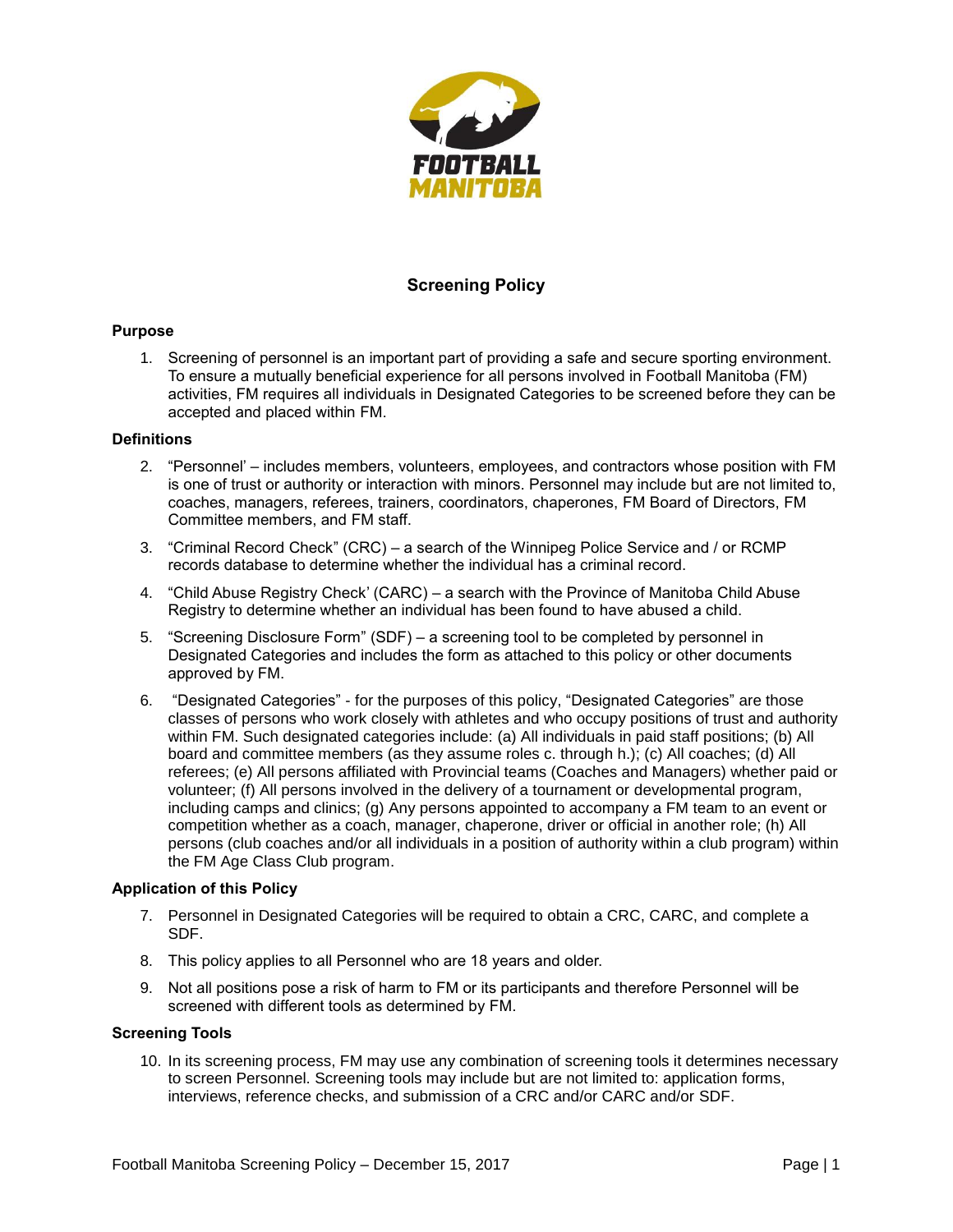- 11. Personnel may have to complete an application form and other screening tools prior to being considered for a position within a Designated Category, or for annual renewal of that position.
- 12. Personnel may be interviewed to determine suitability and interest for a Designated Category. Interviews will be conducted by a designated person or persons and may be conducted by other Personnel.
- 13. Personnel may be required to submit personal and/or professional references. Potential volunteers are requested to provide signed consent giving the organization permission to contact the provided references.
- 14. The approved agencies for the CRC's are:
	- Mybackcheck.com
	- City Police (i.e. Winnipeg Police Service)
	- Royal Canadian Mounted Police (RCMP)
	- Ontario Provincial Police (OPP)
- 15. The approved agency for the CARC is:
	- Province of Manitoba Child & Family Services

### **Policy**

16. It is FM's policy that:

- All positions will have a clear set of guidelines about appropriate behavior and conduct as outlined in the Football Manitoba Code of Conduct & Ethics.
- FM will not knowingly place in a Designated Category an individual who has a conviction for a **'relevant offence'**, as defined in this policy (point 30 below).
- However, where the Screening Committee is of the opinion that, notwithstanding a conviction for a relevant offence, a person can occupy a position in a Designated Category without adversely affecting the safety of FM, an athlete, or member of FM, the Screening Committee may approve a persons' placement in a Designated Category.
- If a person in a Designated Category subsequently receives a conviction for, or is found guilty of, a relevant offense, they will report this circumstance immediately to FM.
- If a person provides falsified or misleading information, that person will immediately be removed from their position and may be subject to further discipline in accordance with FM policies.

### **Screening Committee**

- 17. The implementation of this policy is the responsibility of the FM Screening Committee. The Screening Committee will consist of members selected and approved by the FM Board of **Directors**
- 18. The Screening Committee will carry out its duties in accordance with the terms of this Policy, independent of the Board of Directors of FM.
- 19. The Screening Committee is responsible for receiving and reviewing all CRC, CARC and SDF and, based on such reviews, shall make decisions regarding the appropriateness of individuals filling positions in Designated Categories within FM. In carrying out its duties, the Screening Committee may consult with independent experts including lawyers, police officers, risk management consultants, volunteer screening specialists, or any other person.

### **Procedure**

- 20. Each person subject to this policy will obtain and submit to FM head office electronically or in an envelope marked "Confidential", a CRC and CARC from the agencies as outlined in paragraph 14 and 15 of this policy, the SDF and, if required, a letter of good standing from the person's previous football organization in the case of a transfer from out of province or country to FM. The CRC must not be more than 6 months old at the time of submission.
- 21. The CRC and CARC certificates must be the originals.
- 22. Individuals who do not submit a CRC, CARC, SDF and letter of good standing, if required, will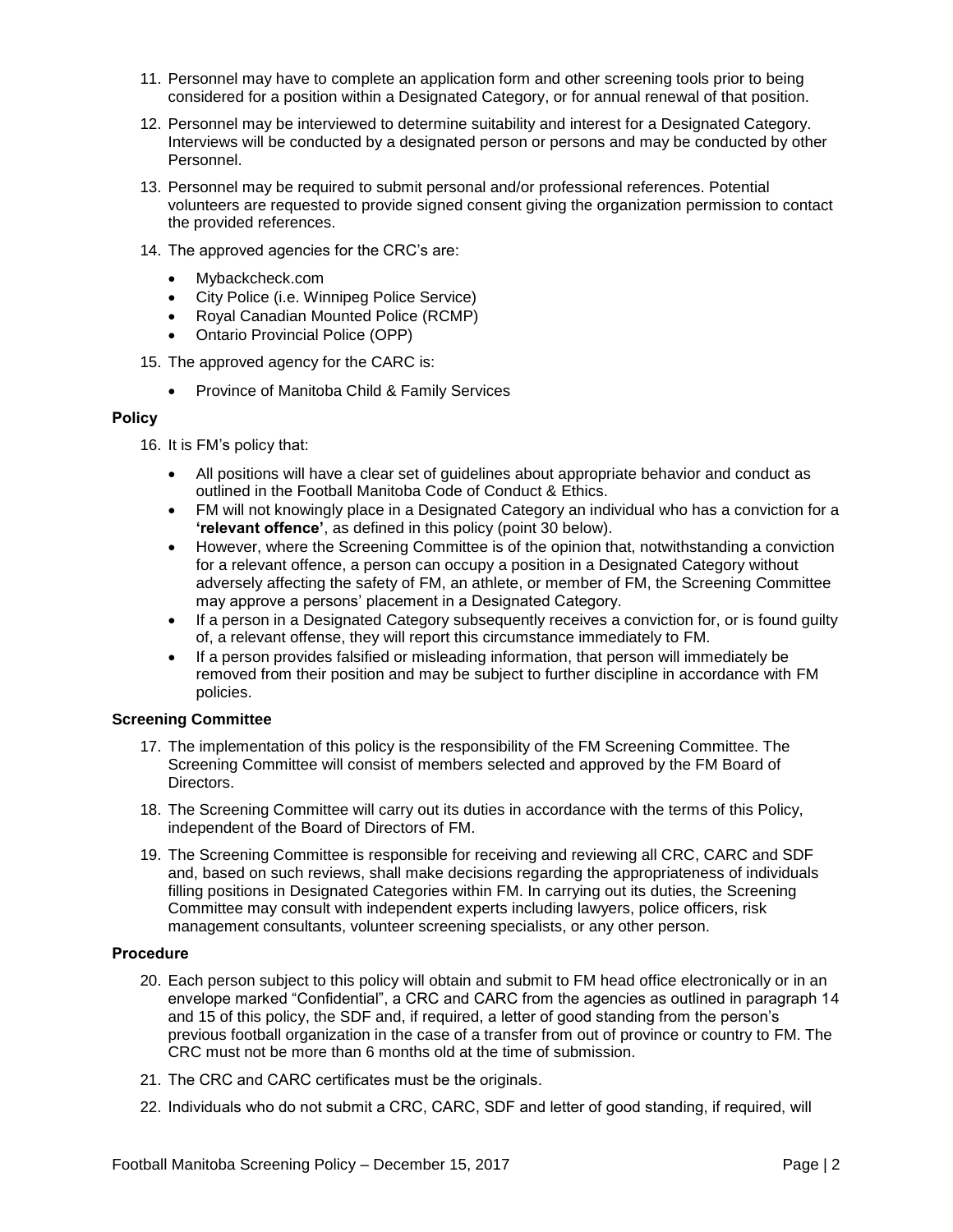receive a notice to this effect and will be informed that their application will not proceed and will be ineligible for participation in FM sanctioned events and programs until such time as the CRC, CARC, SDF and letter of good standing, if required, is received.

- 23. The Screening Committee will receive and review all CRC, CARC, SDF, and letters of good standing, if required, and determine whether a relevant offence is revealed. One member of the Screening Committee will present applicants anonymously, and will refrain from offering an opinion on that persons eligibility.
- 24. Subsequent to its review of a CRC, CARC, SDF or letter of good standing, if required, the Screening Committee, by majority vote, will:
	- Approve an individual's participation in a Designated Category; or
	- Deny an individual's participation in a Designated Category; or
	- Approve an individual's participation in a Designated Category subject to terms and conditions as the Screening Committee deems appropriate.
- 25. If an individual's CRC, CARC, SDF or letter of good standing, if required, does not reveal a relevant offence, the individual is eligible for the Designated Category based on this criteria. The Screening Committee will document the validity date and return or destroy the original CRC and CARC.
- 26. Where the Screening Committee denies an individual's participation in a Designated Category or approves an individual's participation in a Designated Category subject to terms and conditions, the reasons for such decision will be provided, in writing, to the individual and the FM Board of Directors.
- 27. The decisions of the Screening Committee are final and binding and will be effective upon notice being sent to the individual by e-mail to his/her last known email address on record with FM.
- 28. Nothing in this policy will prevent an individual from re-applying for a Designated Position with FM at some point in the future, and submitting a new CRC, CARC and SDF and letter of good standing, if required.
- 29. CRC and CARC are valid for a period of three years and a SDF must be completed on an annual basis. Notwithstanding this, the Screening Committee may request that a person in a Designated Category provide a CRC, CARC or SDF to the Screening Committee for review and consideration at any point in time. Such request will be in writing and will provide the reasons for such a request.

### **Relevant Offences**

- 30. For the purposes of this Policy, a 'relevant offence' is any of the following offences for which pardons have not been granted:
	- If imposed in the last five years:
		- i. Any offence involving the use of a motor vehicle, including but not limited to impaired driving
		- ii. Any violation for trafficking and/or possession of drugs and/or narcotics
		- iii. Any offence involving conduct against public morals
	- If imposed in the last ten years:
		- i. Any crime of violence including but not limited to, all forms of assault
		- ii. Any offence involving a minor or minors
	- If imposed at any time:
		- i. Any offence involving the possession, distribution, or sale of any child-related pornography
		- ii. Any sexual offence
		- iii. Any offence involving theft or fraud

### **Records**

31. The Screening Committee will retain no copies of CRC and CARC but may retain written records of communication and with individuals whose CRC, CARC or SDF indicate a relevant offence, as well as copies of its decisions and written reasons for decisions. All records will be maintained in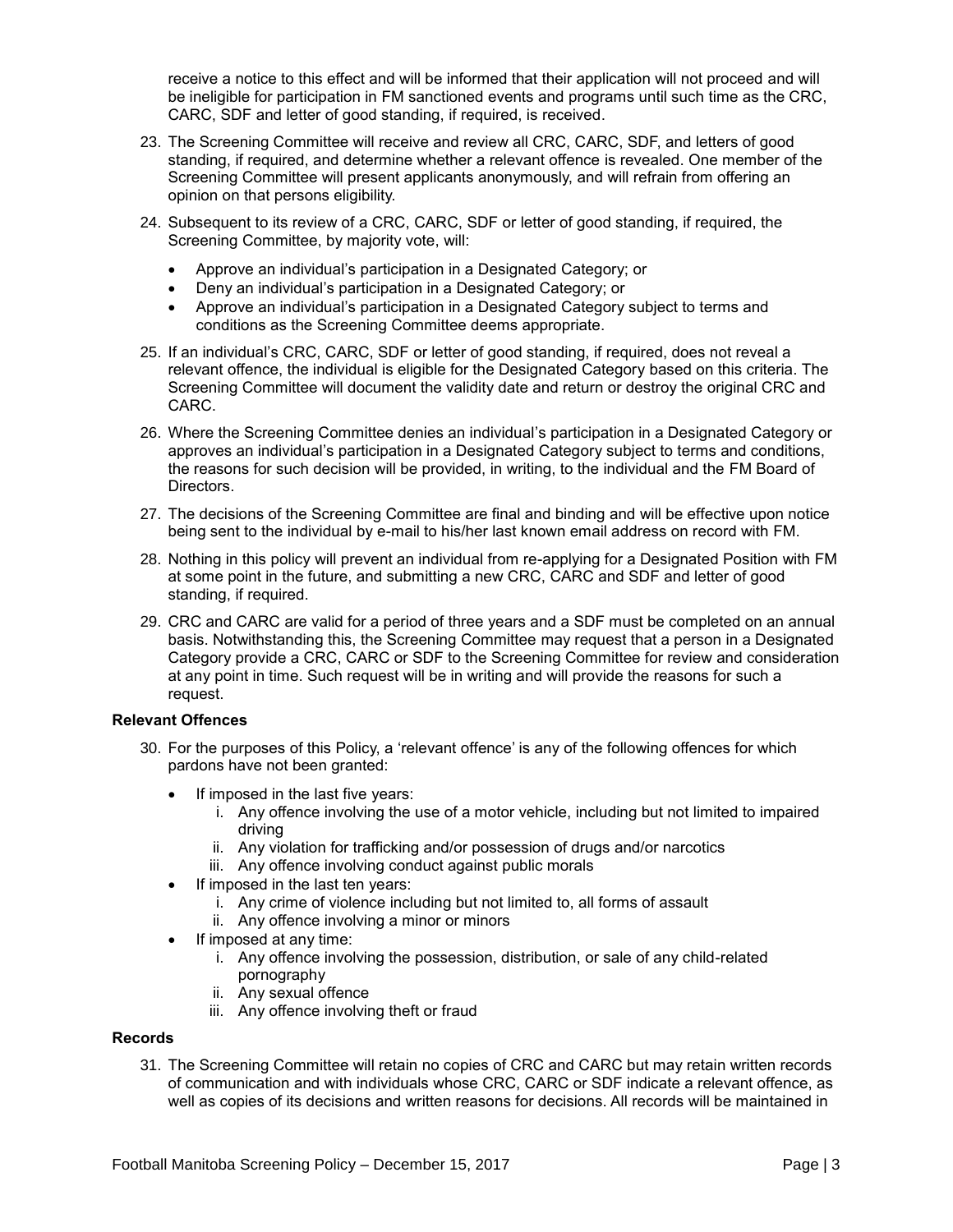a confidential manner and will not be disclosed to others except as required by law, or for use in legal, quasi-legal or disciplinary proceedings.

# **Review and Approval**

32. This policy was approved by the Board of Directors of FM on January 17, 2018. This policy is not a static document and will be reviewed by the Board of Directors of FM, with recommendations from the Conduct & Ethics Committee, on an annual basis.